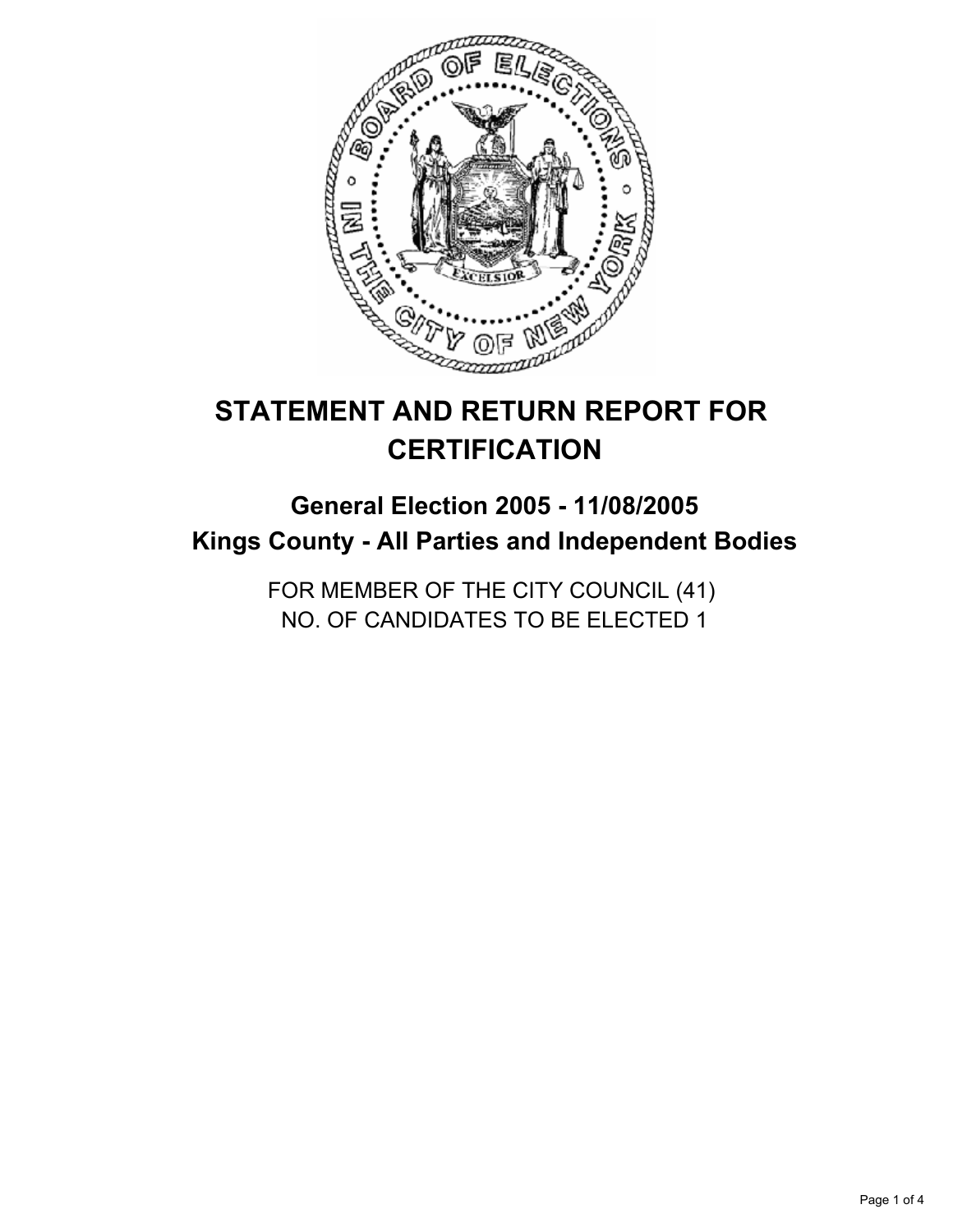

#### **ASSEMBLY DISTRICT 43**

| <b>PUBLIC COUNTER</b>             | 2,396 |
|-----------------------------------|-------|
| <b>EMERGENCY</b>                  | 0     |
| ABSENTEE/MILITARY                 | 61    |
| AFFIDAVIT                         | 21    |
| <b>TOTAL BALLOTS</b>              | 2,478 |
| A BRINMORE C BRITTON (REPUBLICAN) | 124   |
| DARLENE MEALY (DEMOCRATIC)        | 1,363 |
| NAQUAN AH MUHAMMAD (INDEPENDENCE) | 34    |
| DARLENE MEALY (WORKING FAMILIES)  | 80    |
| <b>TOTAL VOTES</b>                | 1,601 |
| <b>UNRECORDED</b>                 | 877   |

## **ASSEMBLY DISTRICT 54**

| <b>PUBLIC COUNTER</b>             | 36 |  |
|-----------------------------------|----|--|
| <b>EMERGENCY</b>                  |    |  |
| ABSENTEE/MILITARY                 |    |  |
| AFFIDAVIT                         |    |  |
| <b>TOTAL BALLOTS</b>              | 37 |  |
| A BRINMORE C BRITTON (REPUBLICAN) | 0  |  |
| DARLENE MEALY (DEMOCRATIC)        | 19 |  |
| NAQUAN AH MUHAMMAD (INDEPENDENCE) |    |  |
| DARLENE MEALY (WORKING FAMILIES)  |    |  |
| <b>TOTAL VOTES</b>                | 19 |  |
| <b>UNRECORDED</b>                 | 18 |  |

### **ASSEMBLY DISTRICT 55**

| <b>PUBLIC COUNTER</b>             | 10,498 |  |
|-----------------------------------|--------|--|
| <b>EMERGENCY</b>                  | 34     |  |
| ABSENTEE/MILITARY                 | 101    |  |
| AFFIDAVIT                         | 130    |  |
| <b>TOTAL BALLOTS</b>              | 10,763 |  |
| A BRINMORE C BRITTON (REPUBLICAN) | 478    |  |
| DARLENE MEALY (DEMOCRATIC)        | 6,074  |  |
| NAQUAN AH MUHAMMAD (INDEPENDENCE) | 228    |  |
| DARLENE MEALY (WORKING FAMILIES)  | 306    |  |
| <b>TOTAL VOTES</b>                | 7,086  |  |
| <b>UNRECORDED</b>                 | 3.677  |  |

#### **ASSEMBLY DISTRICT 56**

| <b>PUBLIC COUNTER</b>             | 3,176 |
|-----------------------------------|-------|
| <b>EMERGENCY</b>                  | 0     |
| ABSENTEE/MILITARY                 | 33    |
| AFFIDAVIT                         | 49    |
| <b>TOTAL BALLOTS</b>              | 3,258 |
| A BRINMORE C BRITTON (REPUBLICAN) | 156   |
| DARLENE MEALY (DEMOCRATIC)        | 1,935 |
| NAQUAN AH MUHAMMAD (INDEPENDENCE) | 80    |
| DARLENE MEALY (WORKING FAMILIES)  | 118   |
| <b>TOTAL VOTES</b>                | 2,289 |
| <b>UNRECORDED</b>                 | 969   |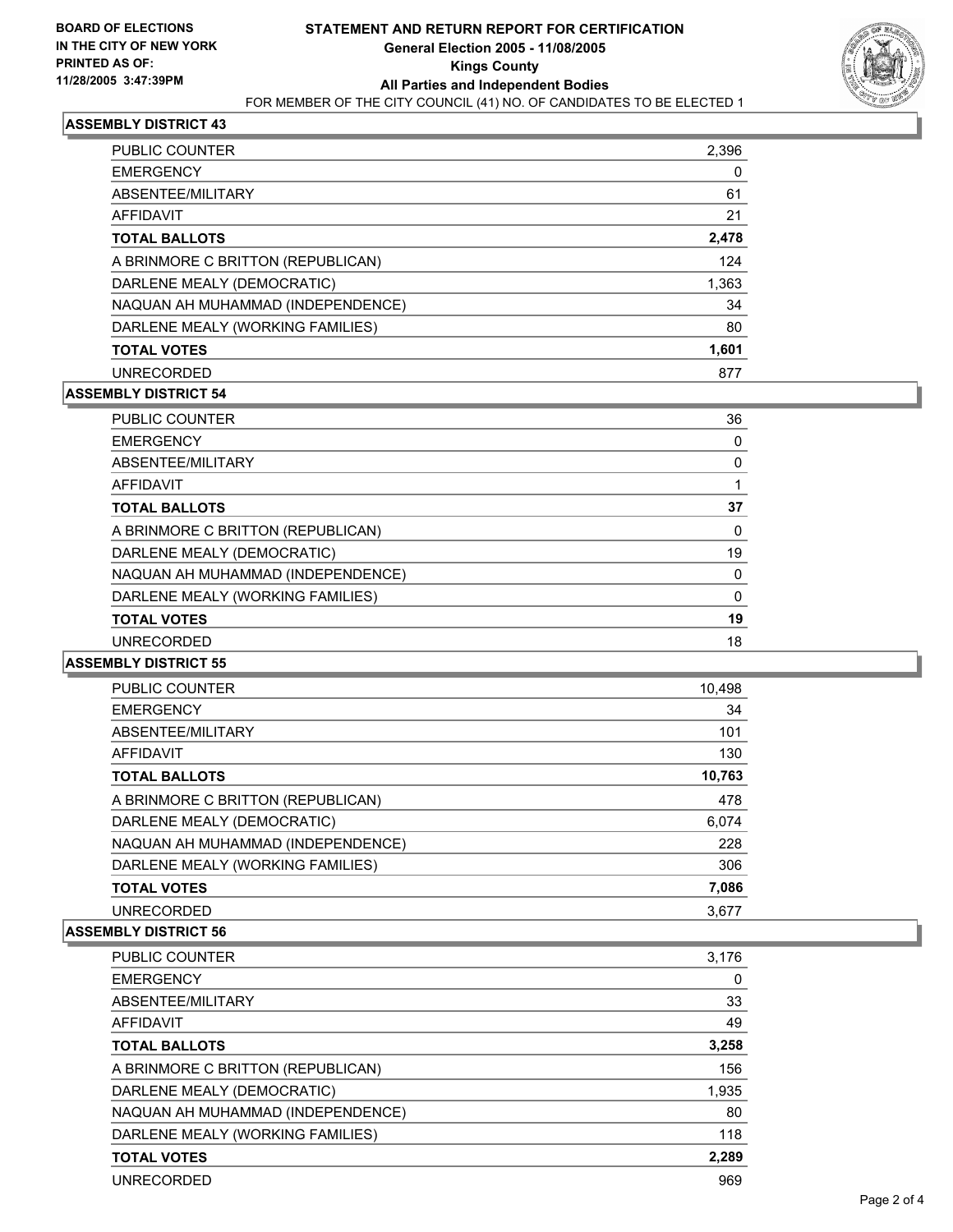

#### **ASSEMBLY DISTRICT 58**

| PUBLIC COUNTER                    | 2,806 |
|-----------------------------------|-------|
| <b>EMERGENCY</b>                  | 6     |
| ABSENTEE/MILITARY                 | 25    |
| <b>AFFIDAVIT</b>                  | 29    |
| <b>TOTAL BALLOTS</b>              | 2,866 |
| A BRINMORE C BRITTON (REPUBLICAN) | 141   |
| DARLENE MEALY (DEMOCRATIC)        | 1,711 |
| NAQUAN AH MUHAMMAD (INDEPENDENCE) | 35    |
| DARLENE MEALY (WORKING FAMILIES)  | 58    |
| <b>TOTAL VOTES</b>                | 1,945 |
| <b>UNRECORDED</b>                 | 921   |